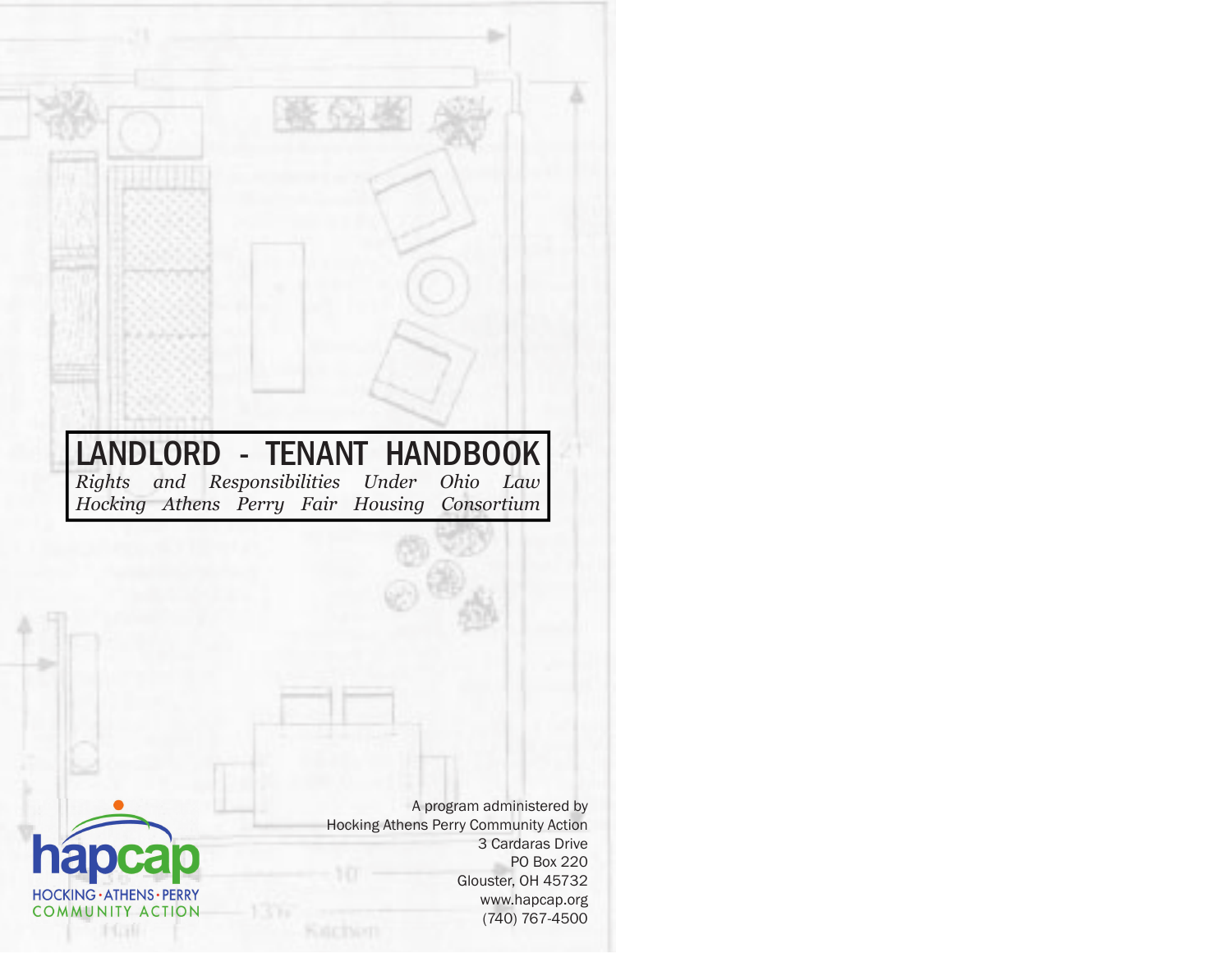# TABLE OF CONTENTS

# FAIR HOUSING CONTACT INFORMATION

### Local Fair Housing Contact:

Hocking Athens Perry Community Action Hocking Athens Perry Fair Housing Consortium 3 Cardaras Drive, PO Box 220 Glouster, OH 45732 1 (800) 686-1093 (740) 767-4500 info@hapcap.org

### Enforcement Agencies:

Ohio Civil Rights Commission - Columbus Regional Office 1111 E. Broad St., Suite 301 Columbus, OH 43205 1 (888) 278-7101 (614) 416-9353 www.state.oh.us/crc

### HUD

Fair Housing Enforcement Center 77 W. Jackson Blvd., Room 2101 Chicago, IL 60604-3507 1 (800) 669-9777 1 (800) 927-9275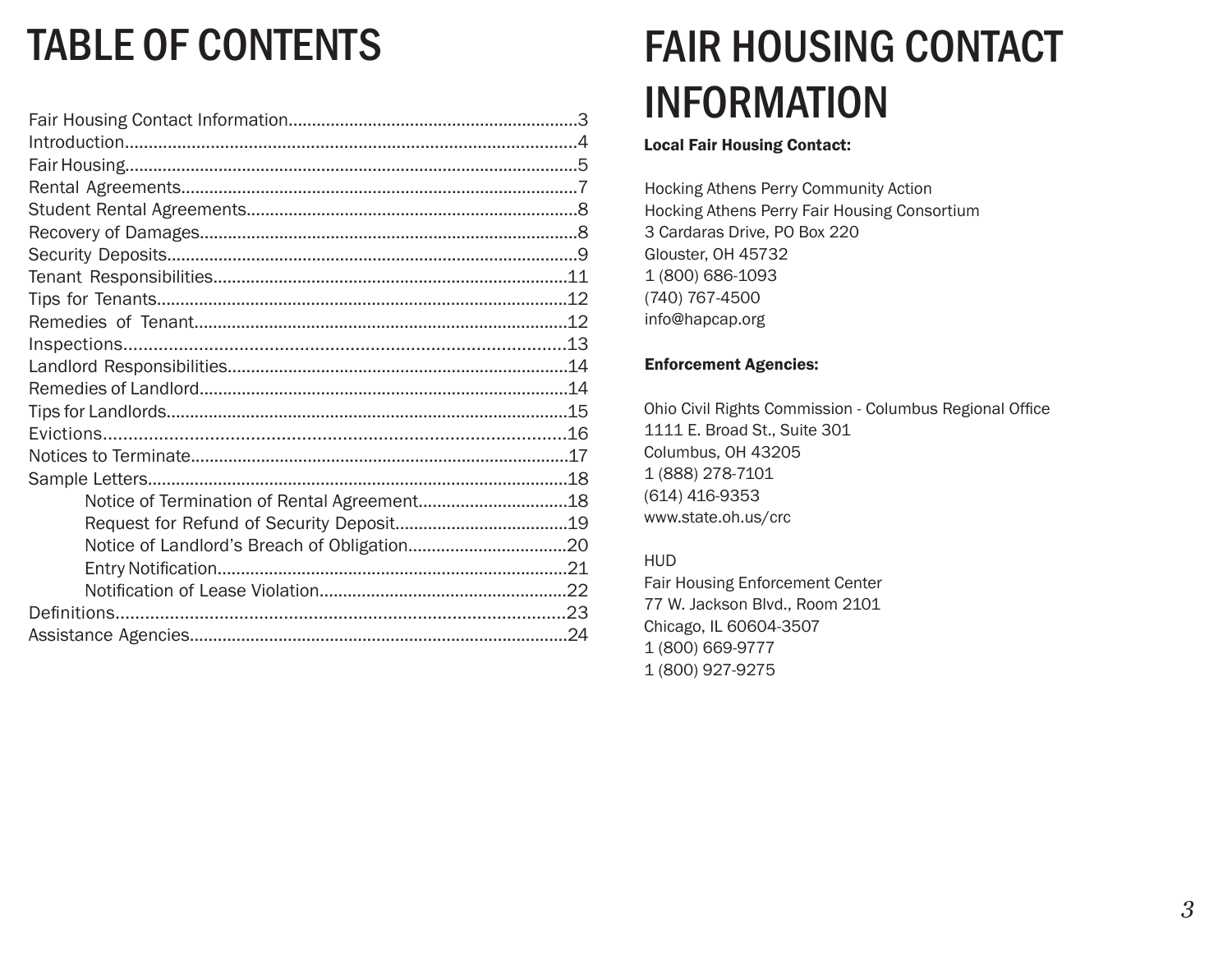# INTRODUCTION FAIR HOUSING

In Ohio, landlord-tenant relations and obligations are governed by the Ohio Landlord Tenant Act (Ohio Revised Code 5321) and by the Eviction statute (Ohio Revised Code 1923). Other laws are also applicable to the landlord tenant relationship such as The Fair Housing Law and disability specific laws.

The Ohio Tenant-Landlord Act of 1974 outlines the rights and responsibilities of both tenants and landlords. It does not apply to mobile home trailer parks (see Chapter 3733, Ohio Revised Code), owner-occupied condominiums, prisons, jails, workhouses or halfway houses, hotels, motels, tourist homes, hospitals, nursing homes, farm residences on two or more acres of land, or school dormitories.

The Hocking Athens Perry Fair Housing Consoritum has prepared this Landlord-Tenant Handbook as a general guide. This handbook is intended to be used for general information regarding your rights and duties as a landlord or tenant under the Ohio Landlord Tenant Act. The information in this handbook should not be taken as legal advice, but it may help you decide if and when you should pursue legal advice. Be sure to contact an attorney before taking any court action regarding a legal matter.

The Hocking Athens Perry Fair Housing Consortium provides information and referral services to landlords and tenants regarding Fair Housing and landlordtenant issues. Our service area covers Athens, Hocking, and Perry Counties. In addition to providing information and referral services to callers, we also distribute educational materials and conduct trainings throughout the three counties. If you would like additional information on our services or would like us to conduct a training session for a group, please contact us at (740) 767- 4500.

Fair housing is the law. The Ohio Civil Rights Act governs the enforcement of the Federal Fair Housing Amendments Act of 1988. Ohio's housing discrimination law covers houses, apartments, lots, all real estate rented or sold with or without a real estate salesperson, broker, or leasing agent. It covers real estate sold at auction, rental apartments regardless of the number of units in any one building, single family homes sold or rented directly by the owner or builder, boarding houses, and rooming houses occupied by the owner.

Protected Classes under Federal and State Law:

- Race
- Color
- Religion
- Sex
- Handicap
- National Origin or Ancestry
- **Family Status**
- Military Status

A landlord must allow a person with a disability to make resonable modifications to his or her unit or the common areas of the building. Please note that a landlord is not required to pay for these modifications unless the property is receiving or has received federal assistance.

The landlord should not ask how many children will be in the unit. The landlord is allowed, however, to ask how many people will occupy the unit to comply with local code for occupancy limits. (Children 18 months and under are not counted as a person per the Fair Housing Act.)

A quick note about assistance animals: assistance animals are not "pets" but are considered assistive aids similar to wheelchairs or hearing aids. Assistance animals can be used for physical and mental impairments. Federal and state laws will generally require a landlord to make an exception to its "no pets" policy so that a disabled tenant can enjoy the full use of their dwelling. The need for an assistance animal must be documented by a physician or healthcare professional.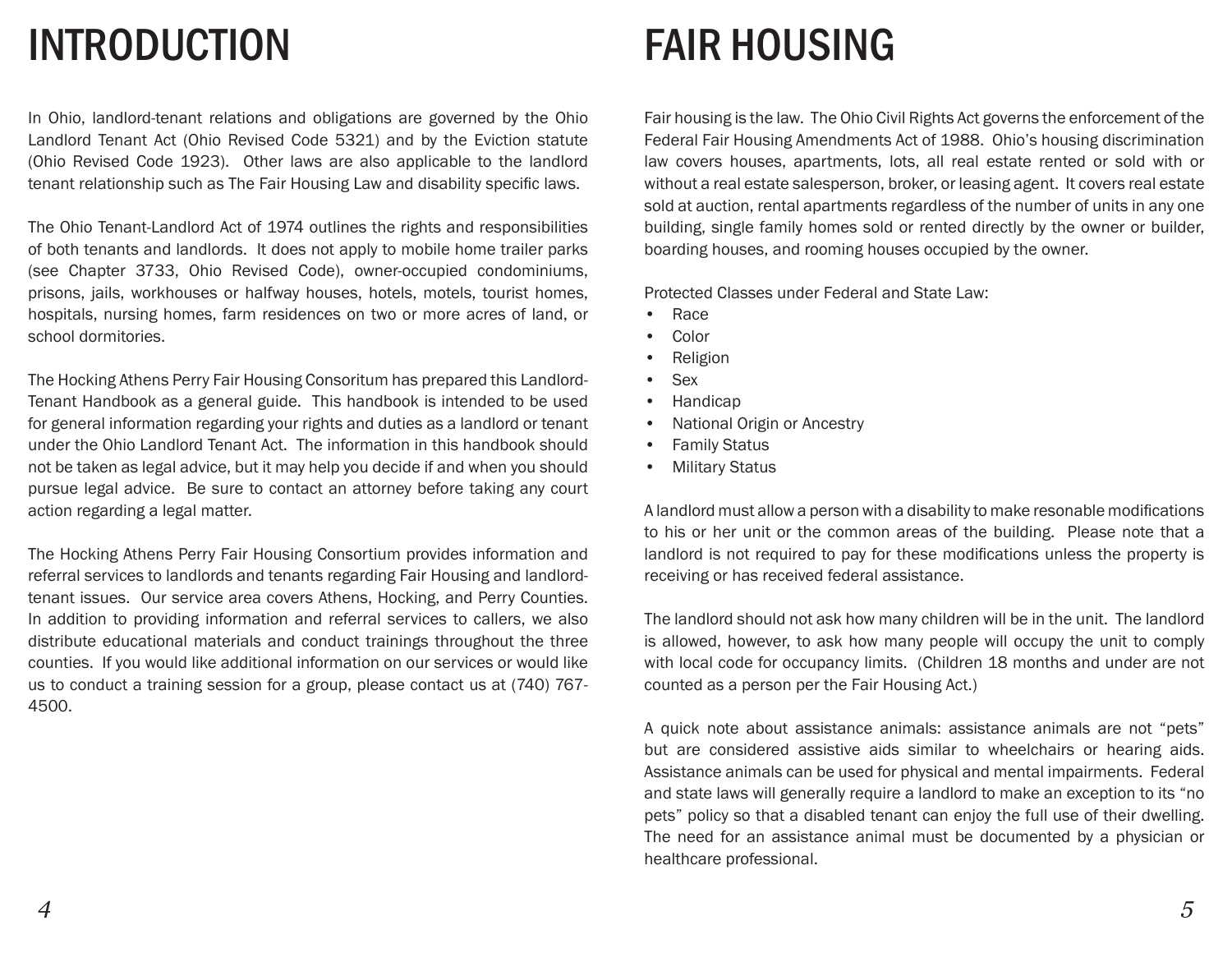To validate the need for an assistance animal, the individual and animal must **RENTAL AGREEMENTS**<br>satisfy: (1) the individual must have a disability as defined by the Act, (2) the **RENTAL AGREEMENTS** animal must serve a need that is directly related to the disability, and (3) the request to have the animal is reasonable.

### Examples of Discrimination:

Racial Steering - You have the right to choose where you live. Any real estate salesperson, broker, or leasing agent who discourages you from seeing or being interested in certain properties because of the neighborhoods racial composition is breaking the law. For example, if a property agent indicates, "This isn't your kind of neighborhood," or "You wouldn't feel comfortable living in this area," the agent is violating laws that prohibit racial steering.

Rental Discrimination - The terms of rental agreements must apply to all renters. The law prohibits the changing of such terms to deny or discourage your access to rental properties. For example, if you feel that your lease agreement is different than other persons in a similar situation, the property agent or owner may be violating Fair Housing Laws.

False Denials of Availability - Federal, State, and Local laws prohibit salespersons, brokers, and property agents from telling you the property you're interested in is unavailable, when it is in fact available for rent or purchase.

Advertising Discrimination - Ads or commercials for houses or apartments cannot, by law, show any preference for renters or buyers based on race, color, religion, sex, handicap, national origin or ancestry, family status, or military status.

#### What to do...

If you feel you've been discriminated against in housing, make sure you take these steps:

- Keep a record of the names, dates, addresses, phone numbers, and other important information which can assist in the investigation of your complaint.
- Be as specific as possible about the incident and get the names and addresses of any witnesses to the incident whenever possible.
- Following the incident you have one year to file an administrative complaint or two years to file a lawsuit.
- Notify your local fair housing contact (Hocking Athens Perry Community Action).

What is a rental agreement? A rental agreement (or lease) is a written or oral contract between a tenant and a landlord. It is recommended that a signed lease be negotiated in order to better define the tenant's and landlord's responsibilities, rights, and duties. A properly written agreement will eliminate most of the misunderstandings and problems that commonly arise between a landlord and tenant. The rental agreement benefits and protects both parties. The rental agreement cannot contain clauses to limit or escape responsibilities that are mandated by law.

A landlord and a tenant may include in a rental agreement any terms and conditions that are not inconsistent with or prohibited by Chapter 5321 or the Ohio Revised Code or any other rule of law.

Every written rental agreement for residential premises shall contain the name and address of the owner and the name and address of the owner's agent. If the rental agreement is oral, the landlord, at the commencement of the term of occupancy, shall deliver to tenant a written notice containing the name and address of the owner.

### A rental agreement should include the following terms:

- The length of the agreement (1 week, 6 months, 1 year, etc)
- The amount of rent
- When rent is due
- Where to pay rent
- The amount of the security deposit
- How to terminate the lease
- How to renew the lease
- Any negotiated terms not covered under ORC 5321 (such as having pets)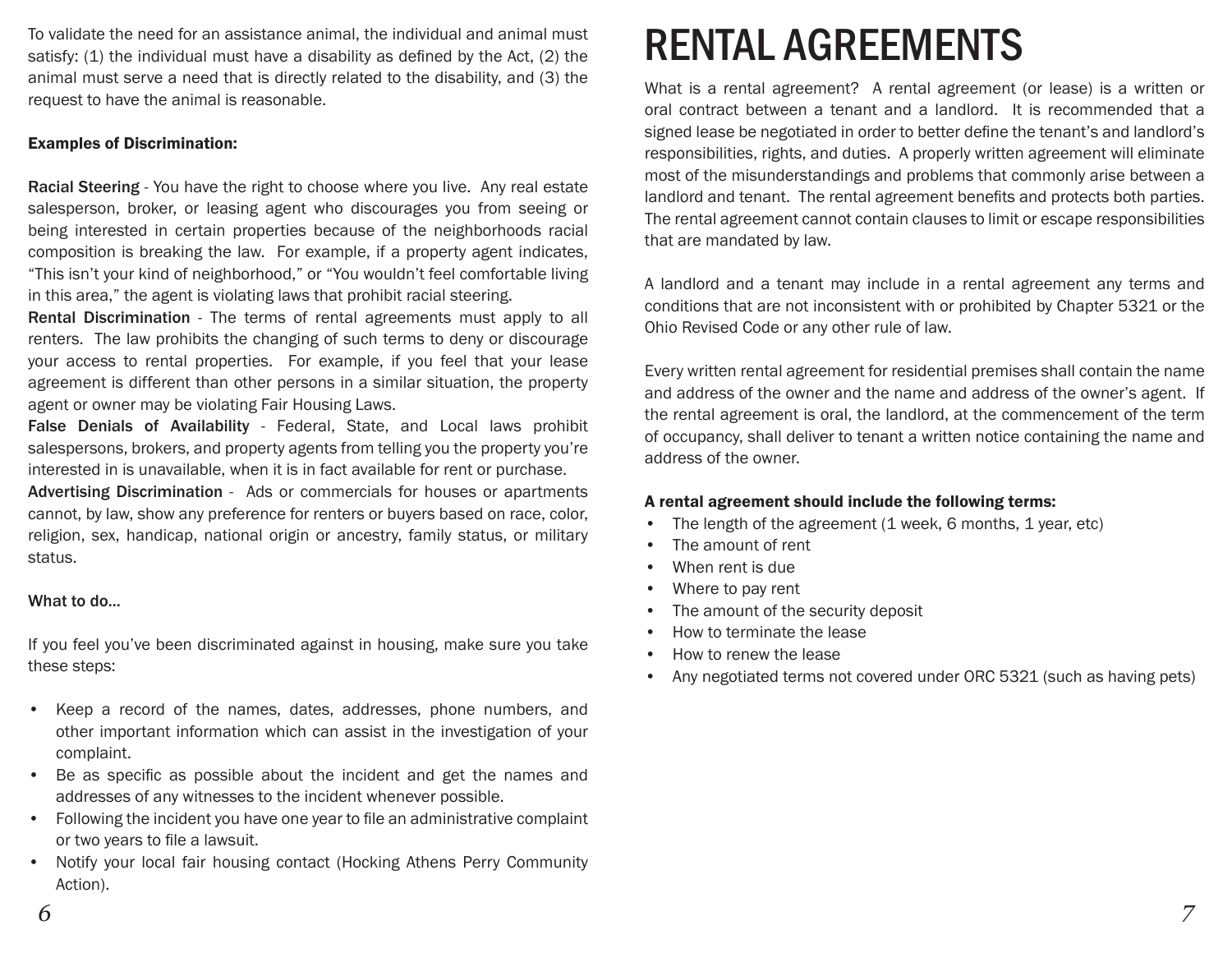The requirements set forth under the Ohio Revised Code Chapter 5321 cannot be modified or waived by any oral or written agreement, except that the landlord may agree to assume responsibility of obligations imposed on tenants (with the exception of the law relating to illegal drug use).

No agreement to pay the landlord's or tenant's attorney fees will be recognized in any landlord tenant agreement.

No agreement may permit the receipt of rent free from the obligations to comply with section 5321.04 of the Ohio Revised Code.

### Student Rental Agreements

A college or university may terminate a rental agreement with a student tenant prior to the expiration term of the agreement and require that the student vacate the dwelling unit only when the termination follows a hearing in which it was determined by the college or university that the student violated a term of the rental agreement, or violated the college's or university's code of conduct or other policies and procedures.

The hearing must be preceded by a written notice to the student, must include a right to be heard, and must otherwise comply with the college's or university's procedures for disciplinary hearings.

The written rental agreement must specify the conditions under which the rental agreement may be terminated and specify the college's or university's notice and hearing procedures that will be followed in making a determination.

## Recovery of Damages

Any party may recover damages for breach of contract or the breach of any duty that is imposed by law.

# Terms Prohibited in Rental Agreements SECURITY DEPOSITS

A security deposit collected from the tenant and held by the landlord acts as an insurance policy against damages to the property or to be used toward unpaid rent. An amount equal to one month's rent is typical but any amount can be required.

Any security deposit in excess of fifty dollars or one month's rent (whichever is greater) shall bear interest on the excess at the rate of 5% per annum if the tenant remains in possession of the premises for six months or more, and shall be computed and paid annually by the landlord to the tenant. (*For example, if the rent is \$400 and the deposit is \$500, 5% interest is due to the tenant on the \$100 excess which equals \$5 per year*).

Upon termination of the rental agreement, any property or money held by the landlord as a security deposit may be applied to the payment of past due rent and to the payment of the amount of damages that the landlord has suffered by reason of the tenant's noncompliance with section 5321.05 of the ORC or the rental agreement.

Any deduction from the security deposit shall be itemized and identified by the landlord in a written notice delivered to the tenant together with the amount due, within thirty days after termination of the rental agreement and delivery of possession.

The tenant shall provide the landlord in writing with a forwarding address or new address to which the written notice and mount due from the landlord may be sent. If the tenant fails to provide the landlord with the forwarding or new address as required, the tenant shall not be entitled to damages or attorneys fees.

If the landlord fails to comply with the above requirements, the tenant may recover the property and money due, together with damages in an amount equal to the amount wrongfully withheld, and reasonable attorney's fees.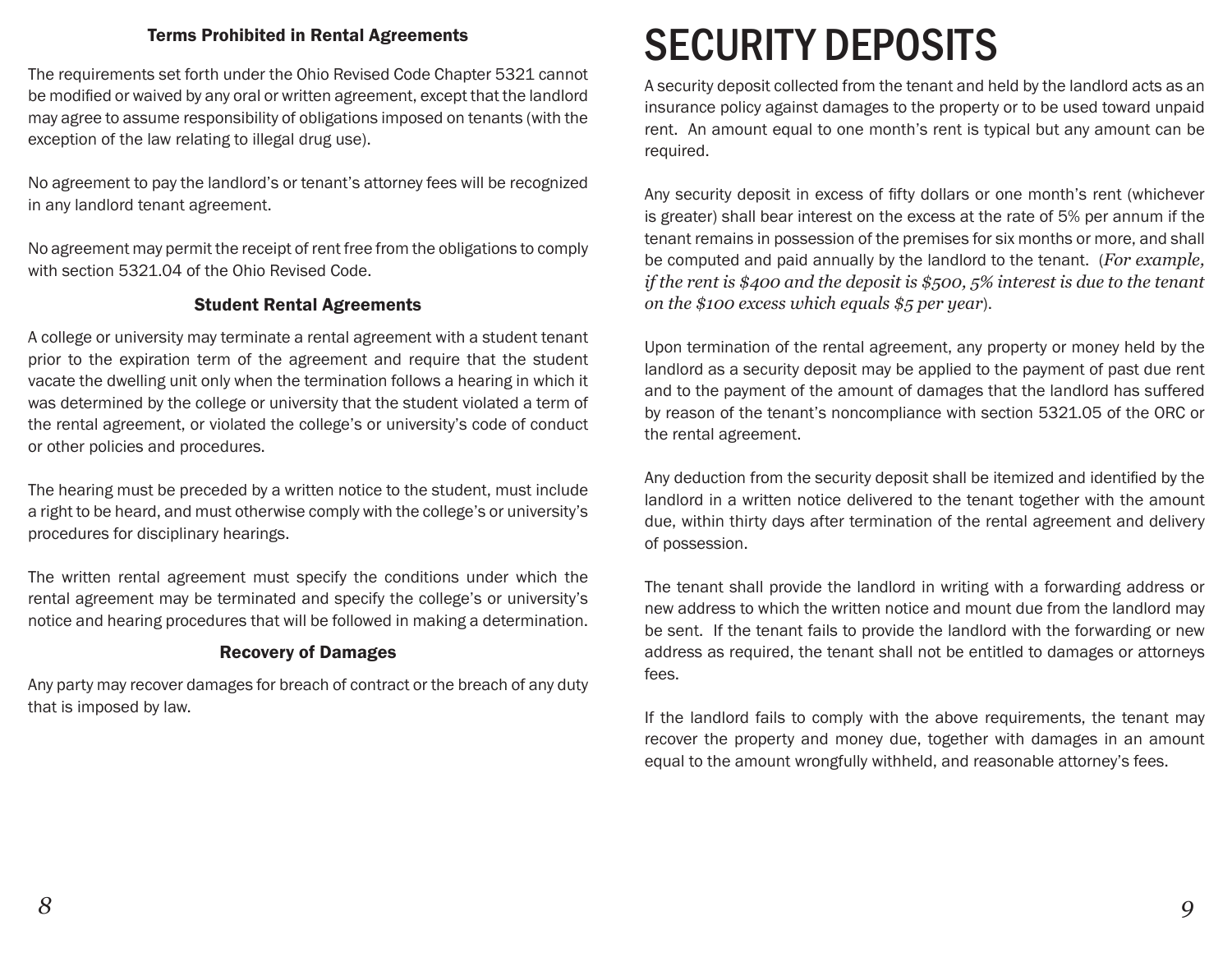After moving out, the tenant has a right to a refund of the security deposit, less any damages to the unit and/or unpaid rent. The tenant is not liable for normal usage or normal wear and tear to a property.

# Security Deposit Tips

- Pay your rent on time.
- Become familiar with your responsibilities under the law and the rental agreement.
- Keep any receipts (rent, repairs made, etc).
- Give a minimum of 30 days notice, in writing, of intent to vacate.
- Keep a copy of your notice of intent to vacate and document when it was given to the landlord.
- Correct any damages made to the property during your tenancy.
- Request the landlord to inspect the property with you (both before you move in and when you move out).
	- Take pictures/videos or have a witness with you during the inspection.
	- Use the same checklist you used for moving out as when you moved in.
- Return all keys to the landlord.
- Provide the landlord with your forwarding address and an envelope in which to return your deposit.
- Make a record of the landlord's full name and business address.

# Tenant Tips on Recovering the Security Deposit FENANT RESPONSIBILITIES

In general, a tenant must pay rent on time and avoid damaging the property. Tenant obligations are outlined in Ohio Revised Code 5321.05. Folliwng is a summary:

- Keep your home safe and sanitary.
- Dispose of all rubbish, garbage, and other waste in a clean, safe, and sanitary manner.
- Keep all plumbing fixutres in the home as clean as possible.
- Use and operate all electrical and plumbing fixtures properly.
- Comply with all state and local housing, health, and safety codes as they apply to tenants.
- Do not destroy, deface, damage, or remove any furniture, appliance, or other part of the premise. Do not allow anyone on the premise with your permission to do so either.
- Keep any appliances provided by the landlordin good working order as outlined in the terms and conditions of the written rental agreement.
- Conduct yourself in a way that will not disturb your neighbor's peaceful enjoyment of the premises. You are also responsible for ensuring that anyone on the premises with your permission does not disturb your neighbors.
- Do not violate any state or federal drug laws. You are also responsible for ensuring that anyone on the premises with your permission (including family and friends) does not violate state or federal drug laws. The landlord may be required to evict you if they have actual or reasonable knowledge that you, anyone in your household, or anyone on the premise with your permission, has or is engaged in a violation of state or federal drug laws.
- Do not unreasonably withhold permission to allow your landlord to enter the home with proper notification.
- Landlords are allowed to enter the premises to conduct inspections; make ordinary and necessary repairs; make alterations or improvements; show the home to prospective purchasers, tenants, or contractors; and deliver parcels that do not fit in your mailbox. Landlords must give a 24 hour notification unless it is an emergency situation.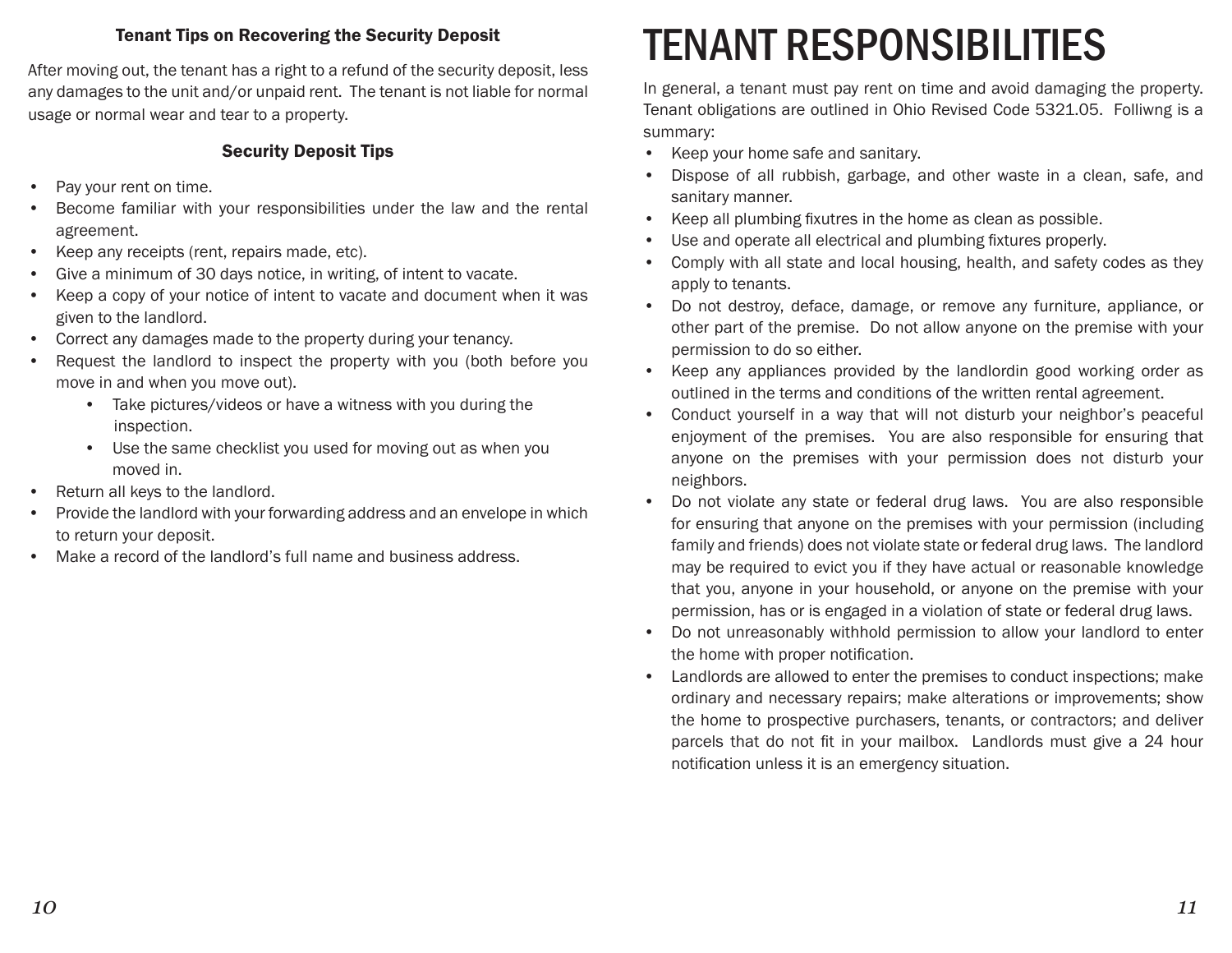If the landlord makes an unlawful entry, makes a lawful entry in an unreasonable manner, or makes repeated demands for entry otherwise lawful that have the effect of harrassing the tenant, the tenant may recover actual damages including attorney fees and may terminate the rental agreement.

### Tips for Tenants

- 1. Get a written statement of the charges for rent, deposit, and any other fees including the conditions for getting a refund before giving any money.
- 2. Always get a written receipt.
- 3. Don't assume anything. Get it in writing.
- 4. The landlord must evict you if he/she knows or is informed by a law enforcement officer that you or someone in your home is engaged in drug activity on or near the property and the activity is somehow connected to your rental unit.
- 5. Do NOT hold rent to force the landlord to make repairs. Be sure to use the proper escrow procedure.

### Tips for Tenants

If a landlord fails to fulfill any landlord obligation under section 5321.04 of the Ohio Revised Code or any obligation imposed upon him/her under the rental agreement; or if a government agency finds the premises are not in compliance with building, housing, health, or safety codes, the tenant may give a written notice to the landlord specifying the violations. The notice needs to be sent to the person or place where rent is normally paid. The tenant should keep a copy of this notice.

If the landlord fails to remedy the situation within a reasonable time (consider the severity of the condition and the time necessary to remedy it), but no longer than thirty days, and the tenant is current in rent payment due, the tenant may:

- 1. Deposit all rent that is due and therafter becomes due the landlord with the clerk of courts of the court that has jurisdiction where the rental property is located, or
- 2. Apply to the court for an order directing the landlord to remedy the situation, or
- 3. Terminate the rental agreement.

*The tenant may not just "hold" the rent until the landlord corrects the condition. It must be deposited in an escrow account with the courts.*  **Check with your local clerk of courts to find out exact procedures for** *the location of where the rental property is.*

*It is strongly recommended that a tenant seek legal assistance with escrowing of rent.*

*Note: Rent Escrow is not an available remedy to student rentals or if the landlord owns fewer than four rental units and if written notice of this fact was delivered to the tenant upon moving into the property.*

# **INSPECTIONS**

Before signing the lease and paying any refundable deposit, the tenant and landlord should inspect the property together. A detailed record of the condition of the property, including the yard if renting a house, should be made. This not only protects the tenant from being charged for damages he or she did not incur, but provides the landlord with a list of defects needing correction.

If you need an inspection checklist, you may obtain one free of charge by contacting the Hocking Athens Perry Fair Housing Consortium at (800) 866- 1093.

The landlord may schedule routine inspections of the property. A minimum of 24 hours notice of the landlord's intent to enter and inspect the property must be given to the tenant. In the case of an emergency, the landlord may enter the property without notice.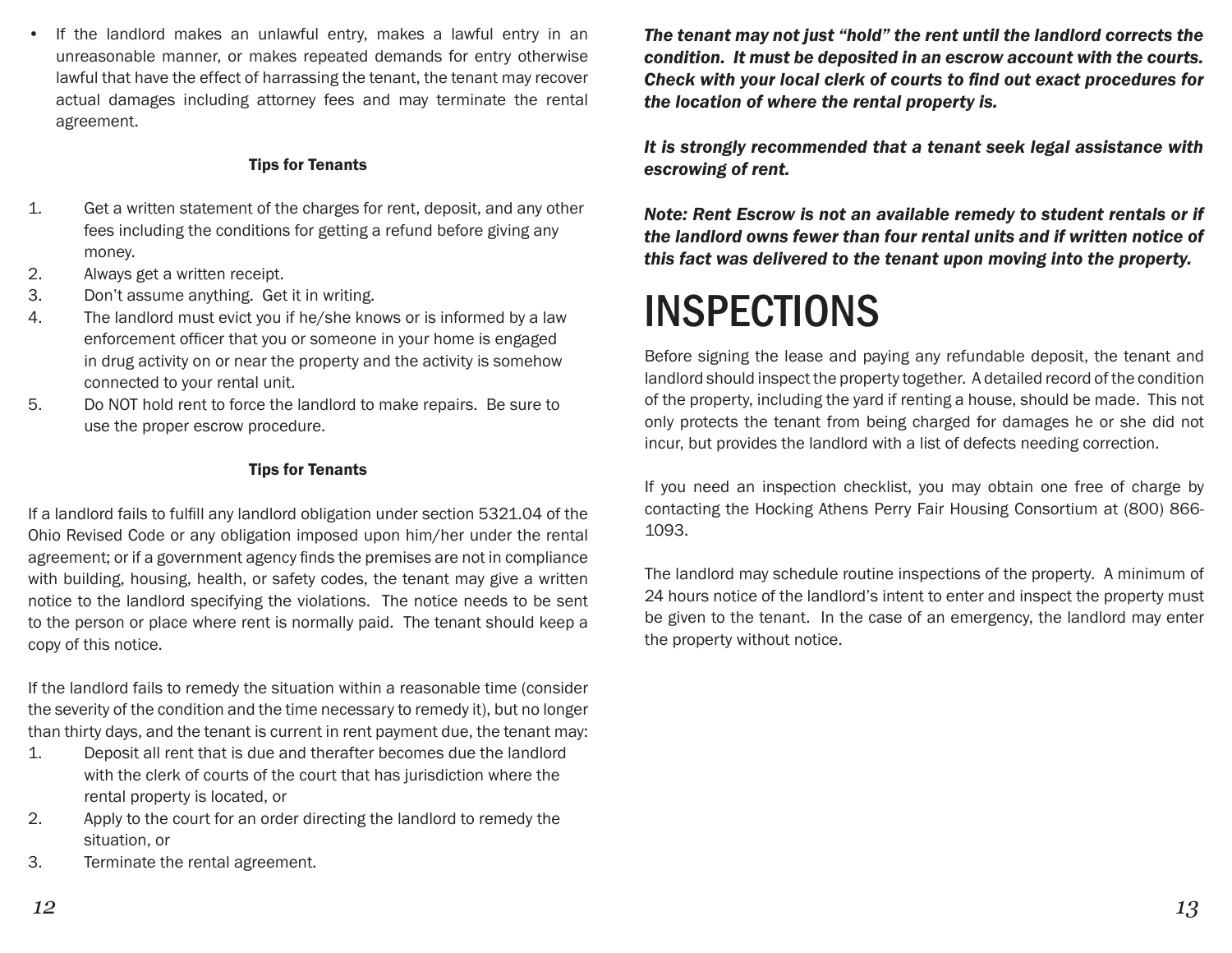# LANDLORD RESPONSIBILITIES

Landlord obligations are outlined in Ohio Revised Code 5321.04. The following is a summary:

- Comply with all applicable building, housing, health, and safety codes that affect health and safety.
- Make all repairs and do whatever is reasonably necessary to put the premesis and keep the premesis in a fit and habitable condition.
- Keep all common areas safe and sanitary.
- Maintain all electrical, plumbing, sanitary, heating, ventilating, air conditioning, elevators, and appliances supplied by (or required to be supplied by) you in good and safe working order and condition.
- Provide and maintain appropriate receptacles for garbage and other waste incidental to the occupancy of the dwelling unit and arrange for their removal (for four or more dwelling units in the same structure).
- Supply running water, reasonable amounts of hot water and heat at all times (unless the hot water and heat are supplied by an installation that is under the control of the tenant and supplied by a direct public hook-up).
- Do not abuse the right of access under 5321.05 of the Ohio Revised Code.
- Give the tenant 24 hours notice of your intent to enter the property and only enter at reasonable times (except in cases of emergency). Reasonable times are generally considered to be normal business hours.
- Promptly commence an action under Chapter 1923 of the Ohio Revised Code to remove a tenant that has engaged in a violation of Chapters 2925 or 3719 (drug offenses).

Under Federal law, landlords must give a statement of any known lead hazards in or on the premises if the unit was built before 1978.

## Remedies of Landlord

If the tenant fails to fulfill any obligations imposed by section 5321.05 of the Ohio Revised Code that materially affects health and safety, the landlord may deliver a written notice of this fact to the tenant. The notice must specify the act or omission that constitutes noncompliance with the pertinant obligations and specify that the rental agreement will terminate upon the date (cannot be less than thirty days after the receipt of the notice). If the tenant fails to remedy the condition specified in the notice, the rental agreement shal terminate as provided in the notice.

## Landlords May Not:

A landlord may not retaliate against a tenant by increasing the tenant's rent, decreasing services that are due to the tenant, or bringing (or threatening to bring) an action for possession of the tenant's premises because:

- The tenant has complained to the appropriate agency regarding a health and safety violation of the premises.
- The tenant has complained about a violation of section 5321.04 (Landlord Obligations).
- The tenant has joined with other tenants for the purpose of negotiating or dealing collectively with the landlord.

A landlord cannot terminate utilities or services, exclude tenants from the premises, or threaten any unlawful act to try to recover a possession of the premises (except as noted in Chapters 1923, 5303, and 5321 of the Ohio Revised Code). A landlord may not seize the furnishings or posessions of a tenant for the purpose of recovering rent payments other than in accordance with a court order. A landlord who violates this is liable for civil action for all damages caused to a tenant, or to a tenant whose right to possession has terminated, including reasonable attorneys fees.

### Tips for Landlords

- 1. Before renting to anyone, check their credit history, references, and background.
- 2. Use a written rental agreement.
- 3. Be sure to handle security deposits in accordinace with the Ohio Revised Code.
- 4. Timely maintenance and repairs should be a priority.
- 5. Maintain the property's security and take reasonable precautions to prevent criminal activity.
- 6. Be aware of your tenant's right to privacy.
- 7. Disclose lead or other environmental hazards upfront.
- 8. Carefully select, supervise, and train your property managers.
- 9. Purchase liability and property insurance.
- 10. Try to resolve tenant disputes without lawyers and lawsuits.
- 11. Know the difference between "pets" and assistance animals.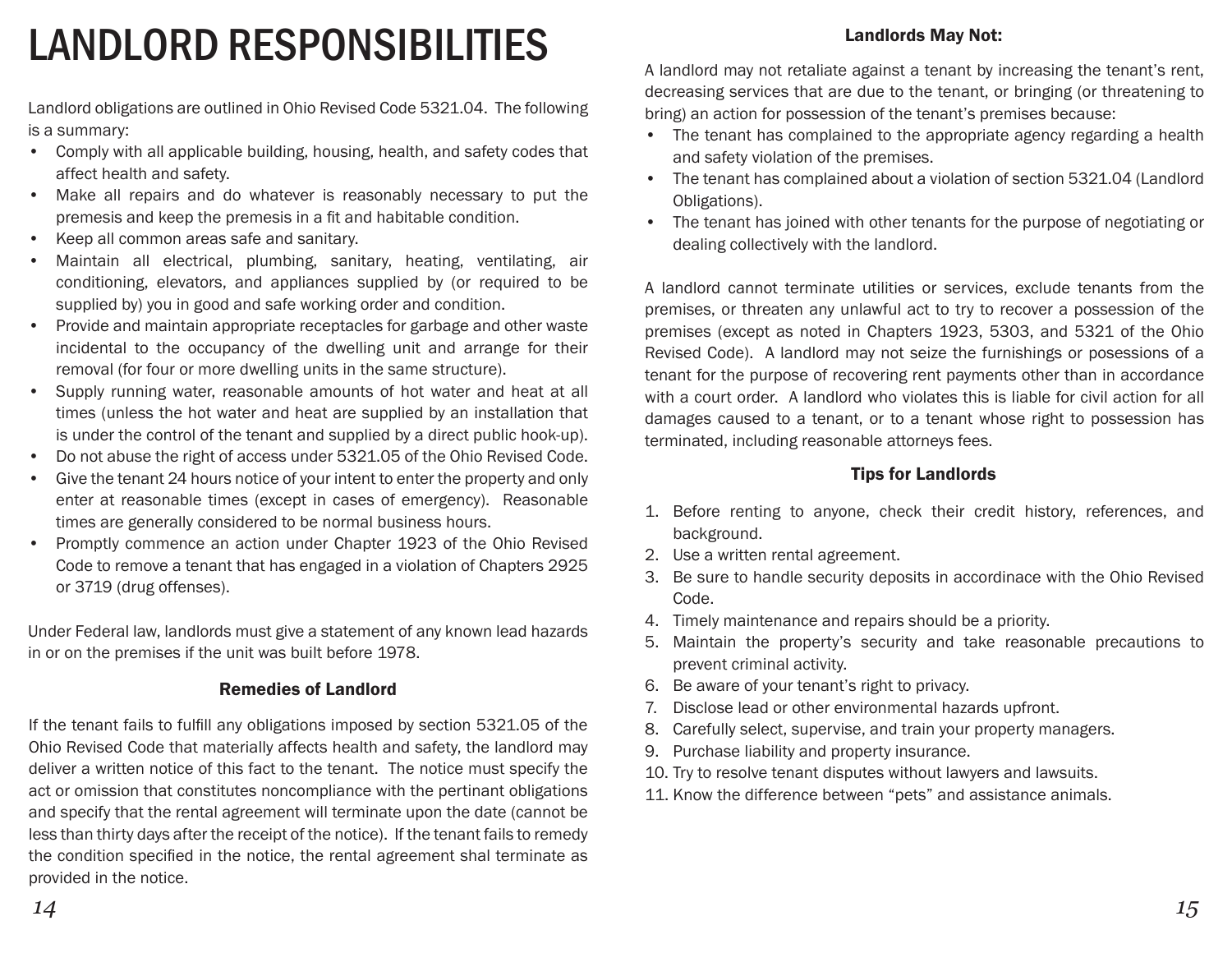# EVICTIONS

A landlord can initiate the eviction process if:

- The tenant is in default in the payment of rent.
- The tenant (or person in the tenant's household or persons on the premises with the tenant's permission) is creating a violation of applicable building, housing, health, or safety codes.
- Compliance with applicable building, housing, health, or safety codes would require alteration, remodeling, or demolition of the premises which would deprive the tenant of the use of the unit.
- A tenant is holding over the tenant's term (*staying in the unit after termination or expiration of the rental agreement*)
- The residential premises are located within 1,000 feet of any school, preschool, or childcare premises and (1) the tenant or other occupant's name appears on the state registry of sex offenders and child-victim offenders maintained under section 2950.13 of the Ohio Revised Code, and (2) the person named was convicted of or pleaded guilty to a sexually oriented or child-victim oriented offense in a criminal prosecution and was not sentenced to a serious youthful offender dispositional sentence.

Please note that this section does not apply to a dwelling unit occupied by a student tenant.

## *Eviction Process:*

*To bring an eviction action, the landlord must serve a 3-day "Notice to Vacate" in person, by certi fi ed mail, or at the premises. If the tenant does not move within the 3 day period, then the landlord may fi le an eviction action at the court where the property is located. The Court will schedule a hearing and send a summons to the tenant. If an eviction action is ordered as a result of the evidence presented at the hearing, the landlord will arrange with the Court to have the tenant's belongings removed from the unit of the tenant does not move. \*\*Local Procedures vary, check with an attorney or your municipal court.*

## *Eviction: Second cause of action*

*An eviction summons may include a "second cause of action" to recover money damages. The tenant may answer the claim for money damages within 28 days of receiving the complaint. If the tenant fails to answer the complaint, the Court may issue a default judgment in the landlord's favor without holding a trial.* 

## *A default judgment will stop the tenant from later objecting to a landlord's claim. See your attorney if you want to dispute a second cause claim.*

Being evicted does not necessarily end a tenant's obligation under a lease. The landlord may get judgment for rental payments due for the remainder of the lease term and unpaid utilities, even though the tenant is no longer in the unit.

# NOTICES TO TERMINATE

- The landlord or tenant may terminate or fail to renew a week-to-week tenancy by notice given the other at least seven days prior to the termination date specified in the notice.
- The landlord or tenant may terminate or fail to renew month-to-month tenancy by notice given the other at least thirty days prior to the periodic rental date.
- This does not apply to termination based on breach of condition or duty.
- *A written rental agreement normally describes how to terminate or renew the agreement. If termination or renewal is not stated, then the agreement ends on the date in the agreement, without a presumption of renewal.*
- *A landlord may give a tenant a written notice that the tenant has violated a provision of the Ohio Landlord-Tenant Act that materially affect health and safety and advising the tenant that the rental agreement will end in 30 days. If the tenant corrects the problem, then the rental agreement will not be terminated.*
- *A tenant may give a landlord a written notice to comply with a duty imposed by the Ohio Landlord-Tenant Act that materially affects health and safety and requests corrections within 30 days. If the landlord fails to correct the condition, then the tenant may terminate the rental agreement.*
- *If a tenant moves before the lease is up, or if a lease has terminated because the tenant is in violation of the law, the tenant may be held liable under the lease until the unit is rented.*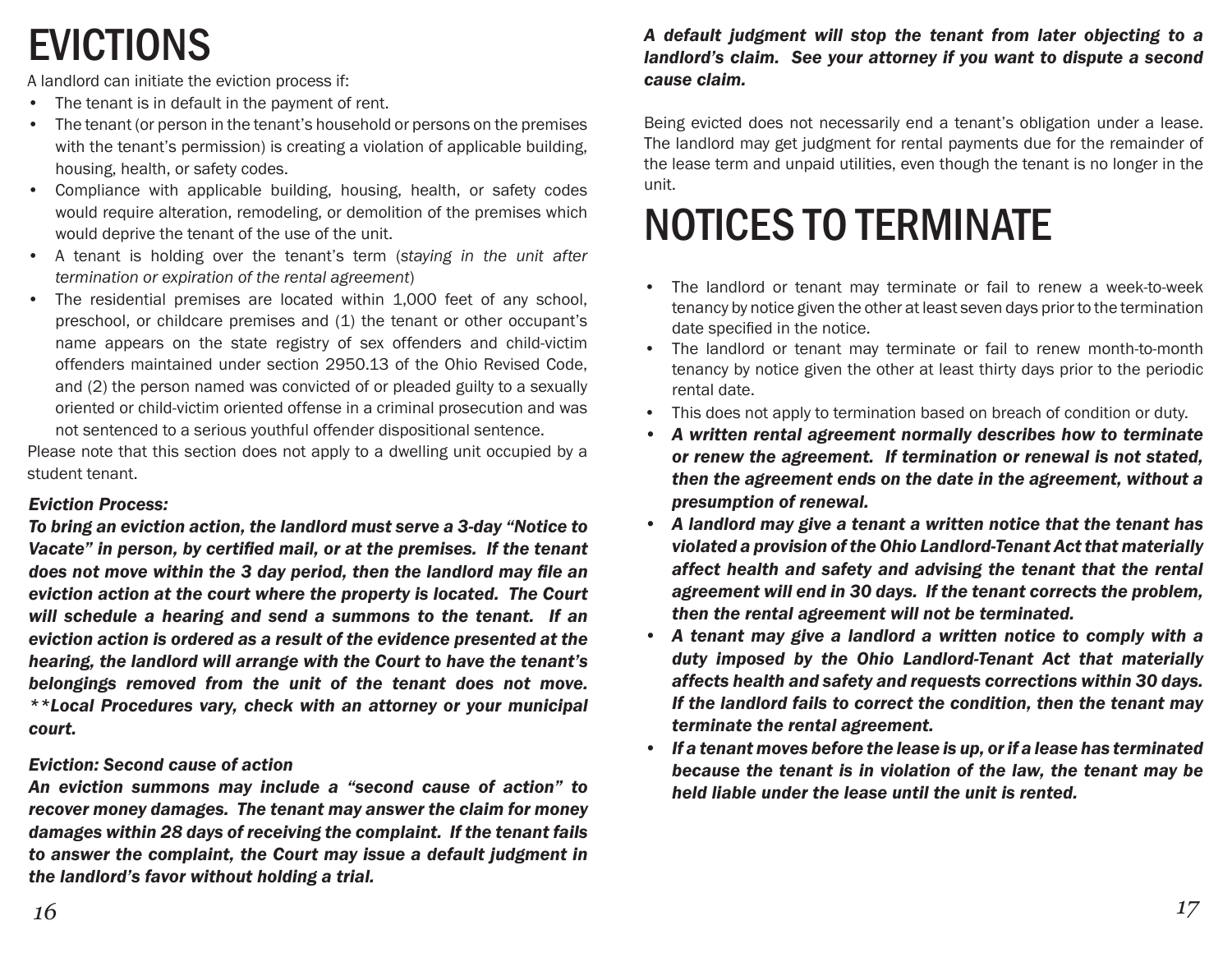# SAMPLE SAMPLE

ADVICE, CONTACT AN ATTORNEY.

#### NOTICE OF TERMINATION OF RENTAL AGREEMENT

| DATE: |            |
|-------|------------|
| TO:   |            |
| FROM: |            |
|       | Name       |
| Dear  | ٠          |
|       | (Landlord) |

Pursuant to our rental agreement and Ohio law, you are hereby notified that I/we intend to terminate our rental agreement (or lease) for the residential premises located at:

Effective:

Please make arrangements for a mutually convenient time and date for a final inspection of the condition of said premises, return of keys, and for providing information regarding the security deposit for said premises.

Sincerely,

**Signature** 

**Signature** 

*18*

## *(Remove the statement below before presenting this letter.)*

\_\_\_\_\_\_\_\_\_\_\_\_\_\_\_\_\_\_\_\_\_\_\_\_\_\_\_\_\_\_\_\_\_\_\_\_\_\_\_\_\_\_\_\_\_\_\_\_\_\_

\_\_\_\_\_\_\_\_\_\_\_\_\_\_\_\_\_\_\_\_\_\_\_\_\_\_\_\_\_\_\_\_\_\_\_\_\_\_\_\_\_\_\_\_\_\_\_\_\_\_

This form letter was created to guide you in designing a notice to your landlord or tenant, to correct a landlord or tenant condition, or respond to an action. THIS LETTER DOES NOT CONSITITUTE LEGAL ADVICE. IF YOU NEED LEGAL ADVICE, CONTACT AN ATTORNEY.

| DATE:                                                       |              |                                                                                                                                                         |
|-------------------------------------------------------------|--------------|---------------------------------------------------------------------------------------------------------------------------------------------------------|
| TO:                                                         |              |                                                                                                                                                         |
| FROM:                                                       | Name         |                                                                                                                                                         |
|                                                             |              |                                                                                                                                                         |
| (Landlord)                                                  |              |                                                                                                                                                         |
| to you for the dwelling rented from you at:                 |              | Please return my security deposit of \$______________________ which was deposited                                                                       |
| <b>Address</b>                                              |              |                                                                                                                                                         |
| City                                                        | <b>State</b> | Zip                                                                                                                                                     |
| delivery of this letter.                                    |              | Please forward the security deposit along with an itemized statement of any<br>deductions from it to the address provided above within 30 days from the |
| Sincerely,                                                  |              |                                                                                                                                                         |
| Signature                                                   |              |                                                                                                                                                         |
| Signature                                                   |              |                                                                                                                                                         |
| (Remove the statement below before presenting this letter.) |              | This form letter was created to guide you in designing a notice to your landlord                                                                        |
|                                                             |              | or tenant, to correct a landlord or tenant condition, or respond to an action.<br>THIS LETTER DOES NOT CONSITITUTE LEGAL ADVICE.  IF YOU NEED LEGAL     |

REQUEST FOR REFUND OF SECURITY DEPOSIT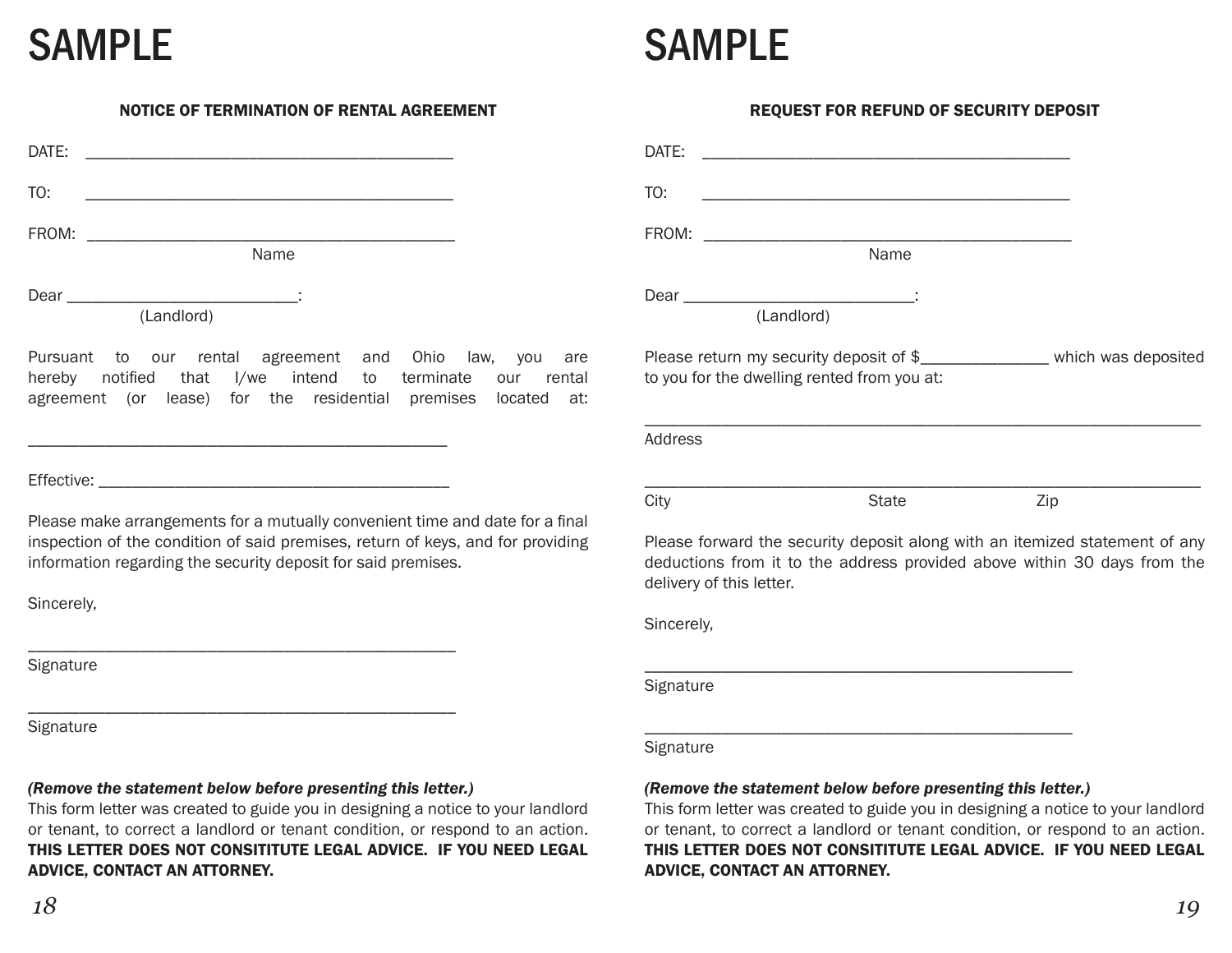# SAMPLE SAMPLE

#### NOTICE OF LANDLORD'S BREACH OF OBLIGATION

| DATE: |            |   |  |
|-------|------------|---|--|
| TO:   |            |   |  |
| Dear  | (Landlord) | ٠ |  |

This letter is to inform you that the following conditions in my apartment are in need of repair: 1. \_\_\_\_\_\_\_\_\_\_\_\_\_\_\_\_\_\_\_\_\_\_\_\_\_\_\_\_\_\_\_\_\_\_\_\_\_\_\_\_\_\_\_\_\_\_\_\_\_\_\_\_\_\_\_\_

 $2.$ 

The Ohio Landlord-Tenant Law (ORC 5321.04) requires you to keep this rental unit in a fit and habitable condition and to make all repairs. If the above conditions are not corrected by \_\_\_\_\_\_\_ (*a reasonable time, not to exceed 30 days*), I may exercise my right to escrow\*\* my rent with the Clerk of Municipal Court, or apply to the Court for an order to correct the conditions, or terminate my rental agreement as provided for in Section 5321.07 of the Ohio Revised Code.

Please note that ORC 5321.02 prohobits any landlord from retaliating against a tenant by threatening eviction, decreasing services, or increasing the rent because the tenant has engaged in a protected activity, such as complaining about my dwelling conditions.

Thank you for your cooperation. I am sure that you will take care of these conditions so that no further action is necessary.

Sincerely,

**Signature** 

\*\*Note Escrowing rent is allowable only in the following instances: current on rent, repair materially effects health and safety, landlord is given written notice of the repair, and landlord has failed to make any repairs.

*(Remove the statement below before presenting this letter.)*

This form letter was created to guide you in designing a notice to your landlord or tenant, to correct a landlord or tenant condition, or respond to an action. THIS LETTER DOES NOT CONSITITUTE LEGAL ADVICE. IF YOU NEED LEGAL ADVICE, CONTACT AN ATTORNEY.

#### ENTRY NOTIFICATION LETTER

| DATE: | the control of the control of the control of the control of |      |
|-------|-------------------------------------------------------------|------|
| TO:   |                                                             |      |
| FROM: |                                                             |      |
|       |                                                             | Name |
| Dear  |                                                             |      |
|       | (Landlord)                                                  |      |

 I would like to clarify the requirement for notice before entering my apartment. According to 5321.04 of the Ohio Revised Code, a landlord must give the tenant reasonable notice of his/her intent to enter and enter only at reasonable times. Twenty-four (24) hours is presumed to be reasonable time of notice to enter under the law. The law provides that if the landlord makes an entry in violation of this provision, the tenant may recover actual damages and obtain injunctive relief, along with the cost of the attorney for the proceedings.

 I will be pleased to arrange with you or any of your staff or employees times for entry into my unit. Please feel free to contact me to set up such appointments. I hope that you will abide by this request and that we can establish a more effective working relationship.

Sincerely,

**Signature** 

#### *(Remove the statement below before presenting this letter.)*

\_\_\_\_\_\_\_\_\_\_\_\_\_\_\_\_\_\_\_\_\_\_\_\_\_\_\_\_\_\_\_\_\_\_\_\_\_\_\_\_\_\_\_\_\_\_\_\_\_\_

This form letter was created to guide you in designing a notice to your landlord or tenant, to correct a landlord or tenant condition, or respond to an action. THIS LETTER DOES NOT CONSITITUTE LEGAL ADVICE. IF YOU NEED LEGAL ADVICE, CONTACT AN ATTORNEY.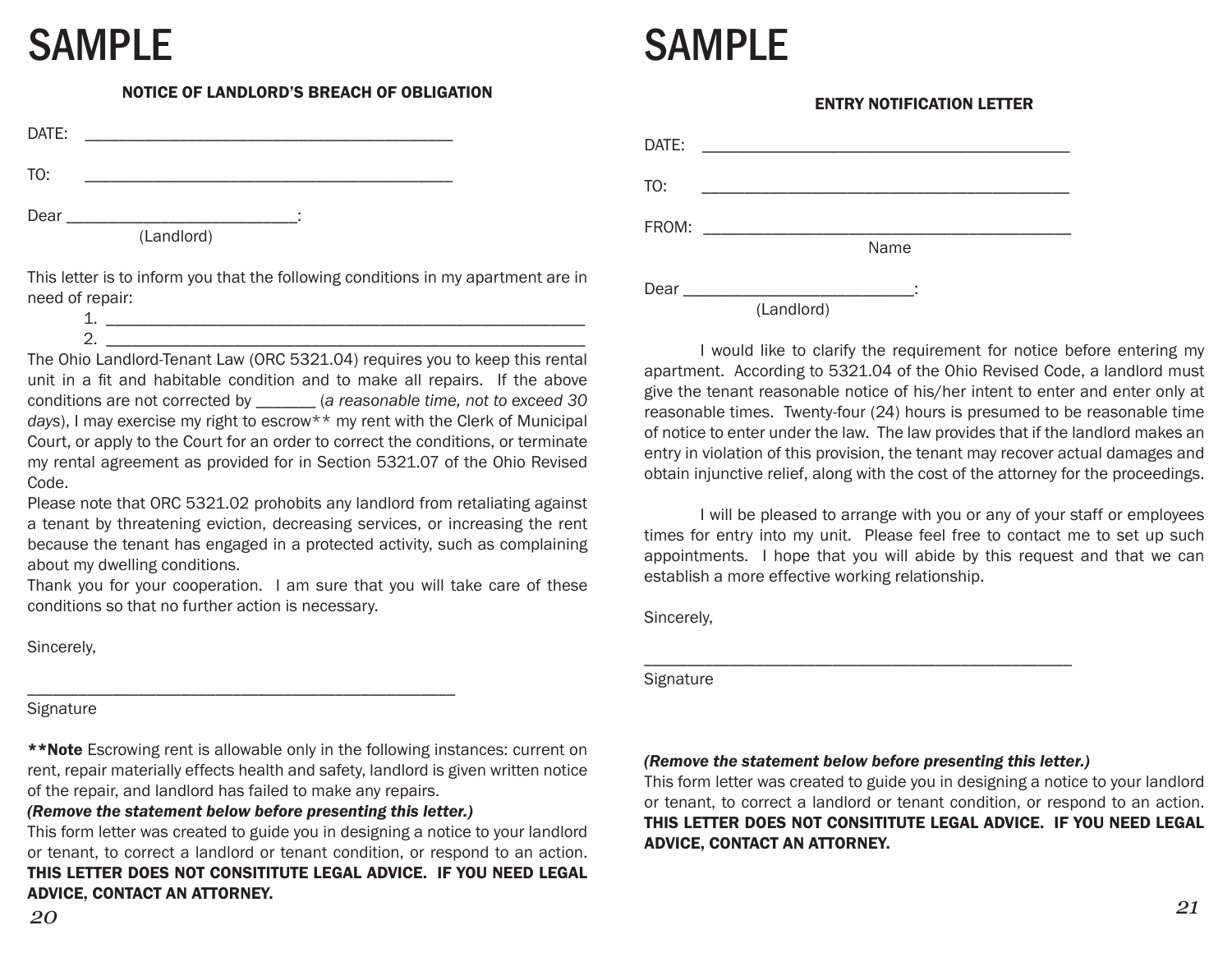### NOTIFICATION OF LEASE VIOLATION

| DATE: |          |
|-------|----------|
| TO:   |          |
| FROM: | Name     |
| Dear  | (Tenant) |

This letter is to notify you that you are inviolation of your Lease. An unauthorized pet has been discovered on the leased premises. Pets are only permitted with the written permission of the landlord. The pet(s) must be removed immediately.

Your full cooperation in this situation is expected.

Failure to comply may result in your eviction and removal from the premises and incurring additional charges such as attorney and court fees.

If you should have any questions or concerns, please feel free to contact me.

Sincerely,

**Signature** 

#### *(Remove the statement below before presenting this letter.)*

This form letter was created to guide you in designing a notice to your landlord or tenant, to correct a landlord or tenant condition, or respond to an action. THIS LETTER DOES NOT CONSITITUTE LEGAL ADVICE. IF YOU NEED LEGAL ADVICE, CONTACT AN ATTORNEY.

# SAMPLE DEFINITIONS

### (ORC 5321.01)

**Dwelling unit** - a structure used as a home, residence, or sleeping place by one person who maintains a household, or by two or more persons who maintain a common household.

Landlord - the owner, lessor, or sublessor of residential premises, the agent of the owner, lessor or sublessor, or any person authorized by the owner, lessor, or sublessor to manage the premises or to receive rent from a tenant under a rental agreement.

**Tenant** - a person entitled under a rental agreement to the use and occupancy of residential premises to the exclusion of others.

**Rental Agreement** - any agreement or lease, written or oral, which establishes or modifies the terms, conditions, rules, or any provisions concerning the use and the occupancy of residential premises by one of the parties.

Residential premises - a dwelling unit for residential use and occupancy and the structure of which it is part, the facilities and appurtenances in it, and the grounds, areas, and facilities for the use of tenants generally of the use of which is promised the tenant. This term includes dwelling units owned or operated by a college or university. This term does not include the following (partial list):

- Prisons, jails, workhouses, and other places of incarceration or correction
- Hospitals and other similar institutions with the primary purpose of providing medical services and homes licensed pursuant to Chapter 3721 of the ORC
- Tourist's homes, hotels, motels, RV parks, recreational camps, and other facilities for transient occupancy
- Elementary and secondary boarding schools
- **Orphanages**
- Farm residences furnished in connection with the rental of a minimum of two acres of land for the production of agricultural products by the occupant/s
- Emergency shelters

**Security Deposit** - any deposit of money or property to secure performance by the tenant under a rental agreement

**Student tenant** - a person who occupies a dwelling unit owned or operated by the college or university at which the person is a student. And who has a rental agreement that is contingent upon the person's status as a student.